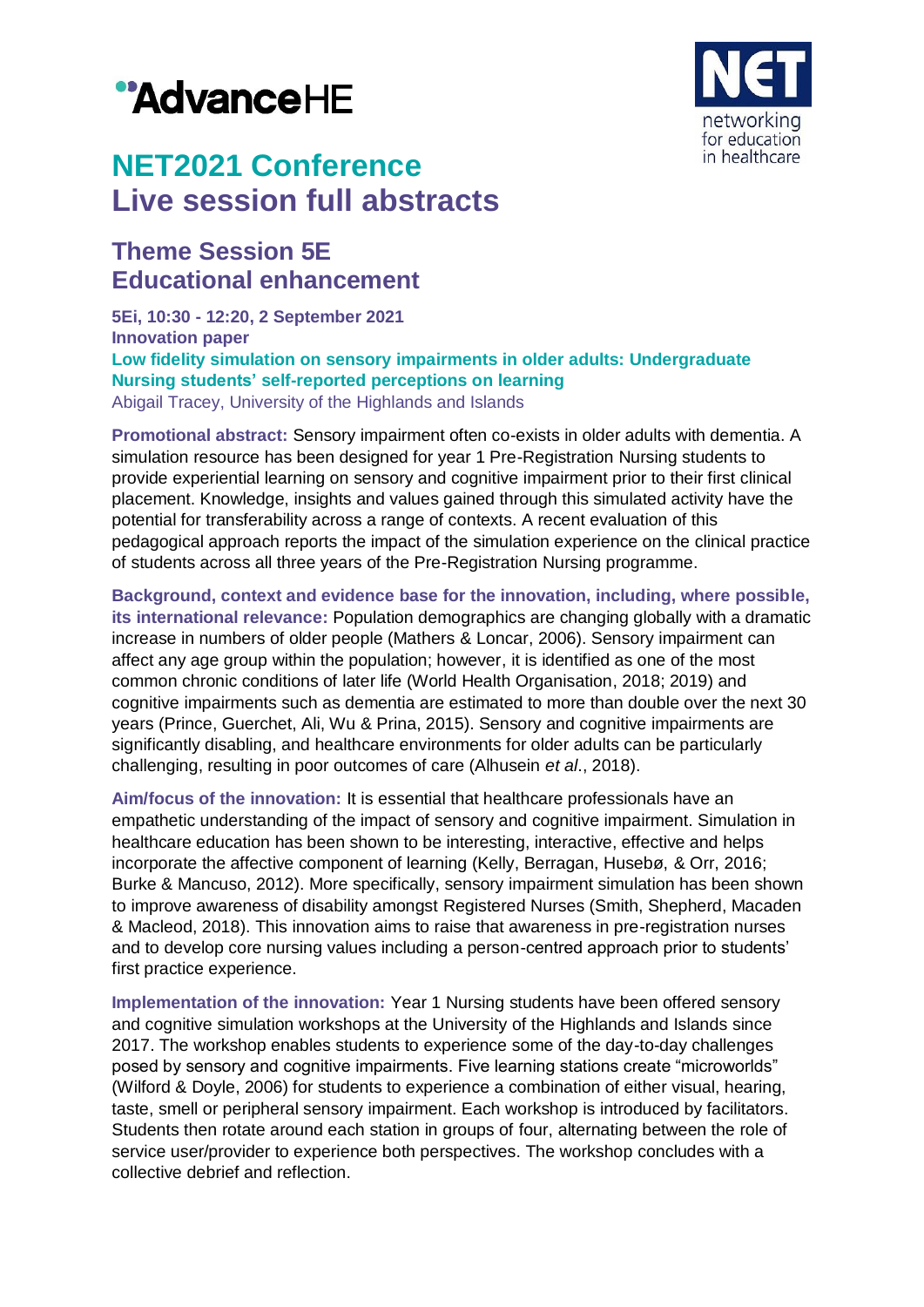**Methods used to assess the innovation:** All Nursing students across two campuses were invited to complete an online survey after their clinical practice placements to establish the extent to which the simulation impacted their clinical practice. Data from the survey will be fully analysed using SPSS in May 2020. In addition, focus groups of mixed years will be conducted in April 2020 to identify key themes, benefits and suggestions for improvement from the students. Focus groups will use the Ketso method (Ketso, 2014) to collate data.

**Key findings:** Findings from a preliminary evaluation in 2014 reported that the simulation enhanced students' knowledge and understanding on the impact of sensory impairment. They reported increased insight and understanding of emotions and frustrations, and an awareness of the need for empathy, communication, compassion and patience whilst caring for older adults with dementia/sensory impairments (Macaden, Smith & Croy, 2017). This study will provide additional evidence on the sustained impact of sensory impairment simulation on the clinical practice of Nursing students over the three years of the Pre-Registration programme.

#### **Three key points to indicate how your work contributes to knowledge development within the selected theme:**

- **Despite endorsement by NMC (2018) of the use of simulation in undergraduate** Nursing curricula, the impact of simulation on professional practice has not been widely reported.
- Increasing awareness of the effects of sensory and cognitive impairment through experiential learning enables the future nursing workforce to provide personcentred care to people with contextually relevant healthcare needs.
- Current evidence reports predominantly on clinical simulation. This study will provide evidence on the impact of a 90-minute, low-tech simulation workshop on important healthcare issues that are globally relevant and significant.

#### **References:**

Alhusein, N., Macaden, L., Smith, A., Stoddart, K.M., Taylor, A.J., Killick, K., Kroll, T. & Watson, M.C. (2018) "Has she seen me?": A multiple methods study of the pharmaceutical care needs of older people with sensory impairment in Scotland'. *British Medical Journal Open*, 2018, 8(8), e023198. DOI: 10.1136/bmjopen-2018-023198.

Burke, H. & Mancuso, L. (2012) 'Social cognitive theory, metacognition, and simulation learning in nursing education.' *Journal of Nursing Education*, 51(10), 543-548.

Kelly, M.A., Berragan, E., Husebø, S.E. & Orr, F. (2016) 'Simulation in Nursing Education— International Perspectives and Contemporary Scope of Practice'. *Journal of Nursing Scholarship,* 48(3), 312-321.

Ketso. (2014). Ketso: The Hands-on Kit for Creative Engagement: Ketso. Available at: [www.ketso.com](http://www.ketso.com/) [Accessed 16/01/2020].

Macaden, L., Smith, A. & Croy, S. (2017) 'Simulation on sensory impairment in older adults: nursing education'. *British Journal of Nursing*, 26(19), 1057-1064.

Mathers, C.D. & Loncar, D. (2006) 'Projections of Global Mortality and Burden of Disease from 2002 to 2030 (Projections of Global Mortality)'. *PLoS Medicine*, 3(11), e442.

Nursing and Midwifery Council (2018) Realising professionalism: Standards for education and training Part 3: Standards for pre-registration nursing programmes Nursing and Midwifery Council. Available at:

[https://www.nmc.org.uk/globalassets/sitedocuments/education-standards/programme](https://www.nmc.org.uk/globalassets/sitedocuments/education-standards/programme-standards-nursing.pdf)[standards-nursing.pdf](https://www.nmc.org.uk/globalassets/sitedocuments/education-standards/programme-standards-nursing.pdf) [Accessed 17/01/2020].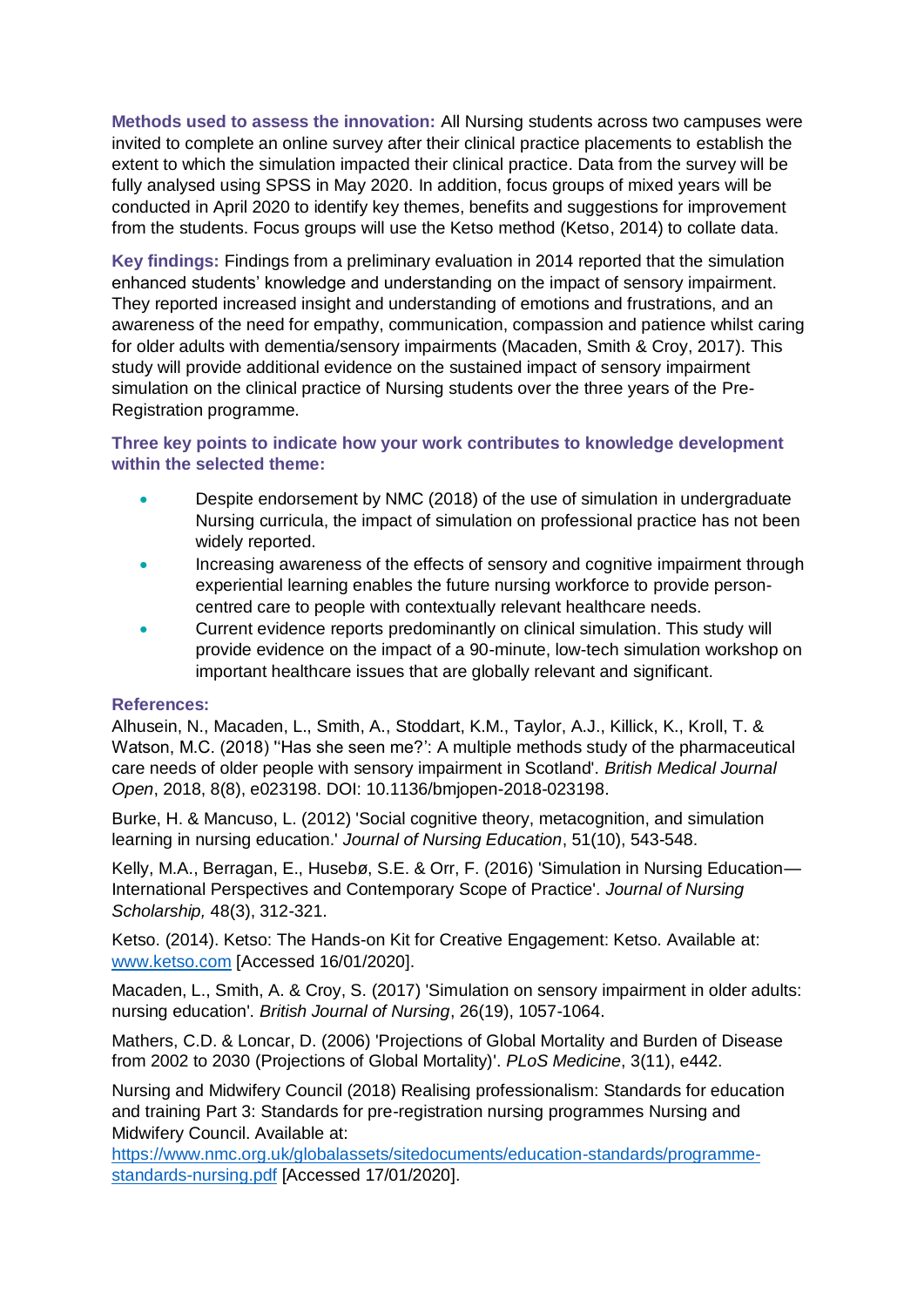Prince, M., Guerchet. M., Ali. G., Wu. Y.T. & Prina, M. (2015) *World Alzheimer Report 2015. The Global Impact of Dementia. An Analysis of Prevalence, Incidence, Cost and Trends*. London: Alzheimers Disease International.

Smith, A., Shepherd, A., Macaden, L. & Macleod, K.L. (2018) 'Raising awareness of sensory impairment among community nurses: a brief intervention in a remote island setting.' *Rural & Remote Health*, 18(3), 4548.

Wilford, A. & Doyle, T. (2006) 'Integrating simulation training into the nursing curriculum.' *British Journal of Nursing*, 15(17), 926-930.

World Health Organisation (2018) Blindness and vision impairment factsheet WHO. Available at: [https://www.who.int/news-room/fact-sheets/detail/blindness-and-visual](https://www.who.int/news-room/fact-sheets/detail/blindness-and-visual-impairment)[impairment](https://www.who.int/news-room/fact-sheets/detail/blindness-and-visual-impairment) [Accessed 17/01/2020].

World Health Organisation (2019) Deafness and hearing loss factsheet WHO. Available at: <https://www.who.int/news-room/fact-sheets/detail/deafness-and-hearing-loss> [Accessed 17/01/2020].

**Keywords:** Simulation, Sensory Impairment, Nursing Students, Pedagogy, Clinical Practice.

**5Eii, 10:30 - 12:20, 2 September 2021 Research paper Identifying and providing the education clinicians require for sharing diagnostic imaging with patients** William Cox, The University of Portsmouth

**Promotional abstract:** Radiology services are rapidly changing as a result of both technological innovations within the industry and an increasing focus on patient-centric care. In particular, it is becoming easier to share patients' diagnostic radiological images with them, but are clinicians prepared for this?

**Background, including underpinning literature and, wherever possible, the** 

**international relevance of the research:** Radiology services are rapidly changing as a result of both technological innovations and an increasing focus on patient centric care. Particularly, it is becoming easier to share patients' diagnostic radiological images with them. There are two modes by which sharing may occur: The images may be shared directly by a clinician or patients may access them remotely via technology (Sectra, 2020). A previous study by the authors identified the risks and benefits of such practices (Cox, Cavenagh & Bello, 2019). However, no work considering how these benefits might be realised and the risks mitigated existed. This work addresses this gap.

**Aim(s) and/or research question(s)/research hypothesis(es):** To create a strategy to enable the safe and meaningful sharing of diagnostic radiological images with patients.

**Research methodology/research design, any ethical issues, and methods of data collection and analysis:** This study utilises a mixed-methods approach (questionnaires and interviews) from within the pragmatic paradigm.

The questionnaire was based on findings from a preceding literature review viewed though a Behavioural Theory lens (Ajzen, 1991) and mapped against the Essential Elements Communication in Medical Encounters as laid down in the Kalamazoo Statement (2001). Semi-structured interviews with clinical experts were conducted by the lead researcher (WC) in order to assess their perspectives on conditions required for realising benefit from sharing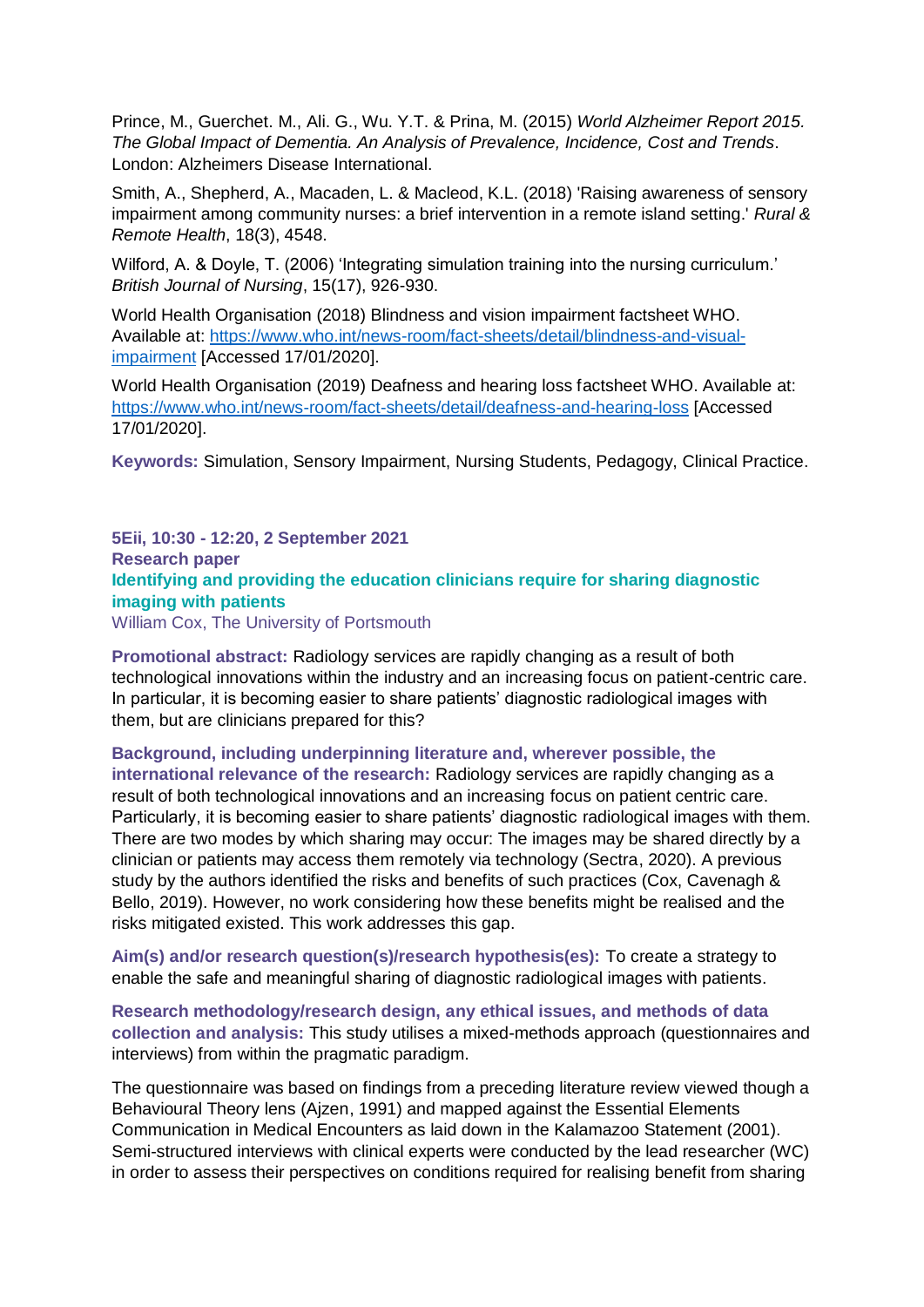patients' radiological images with them as well as how associated risks might be mitigated. NHS REC Reference - 17/LO/0864.

**Key findings and recommendations:** A number of key considerations for image sharing emerged. It was noted that the sharing of images with patients could support benefits including:

- Improved outcomes for patients through providing potential for e.g. improved adherence, increased engagement and enhanced communication.
- Professional development for the workforce through providing avenues for role development.
- Innovative services e.g. radiographer led discharge
- Several risks of image sharing were also identified. These were centred on the potential to elicit negative emotional responses from patients. Such risks included:
	- o Upsetting patients;
	- o Confusing patients;
	- o Increasing patient anxiety.

Further, participants identified several requirements to support them in sharing images with patients in a way which is both effective in realising the potential benefits and safe in mitigating the potential risks of this process.

Among these were specific educational requirements for the experts themselves. Particularly, participants noted that they required training in the following areas:

- Image interpretation;
- Patient pathways;
- Communication.

#### **Three key points to indicate how your work contributes to knowledge development within the selected theme:**

- There is potential benefit to sharing patients' images with them but conditions must be met if this is to be meaningful and safe.
- Clinicians will require specific education in key areas.
- Education providers and employing organisations have a role to play in facilitating this education

#### **References:**

Ajzen, I. (1991) 'The theory of planned behaviour.' *Organizational Behavior and Human Decision Processes*, 50(2): 179–211.

Cox, W.A.S., Cavenagh, P. & Bello, F. (2019) 'Is the diagnostic radiological image an underutilised resource? Exploring the literature.' *Insights into Imaging*, 10(13). Available at: [https://doi.org/10.1186/s13244-019-0707-9.](https://doi.org/10.1186/s13244-019-0707-9)

Charmaz, K. (2006) *Constructing Grounded Theory: A Practical Guide through Qualitative Analysis*. Sage: London.

Participants in the Bayer–Fetzer Conference on Physician–Patient Communication in Medical Education (2001) Essential Elements of Communication in Medical Encounters: The Kalamazoo Consensus Statement. *Academic Medicine*, 76:390–393.

Sectra (2020) Share and collaborate. Available at

<https://sectra.com/medical/solutionarea/share-and-collaborate/> [Accessed 17 February 2020].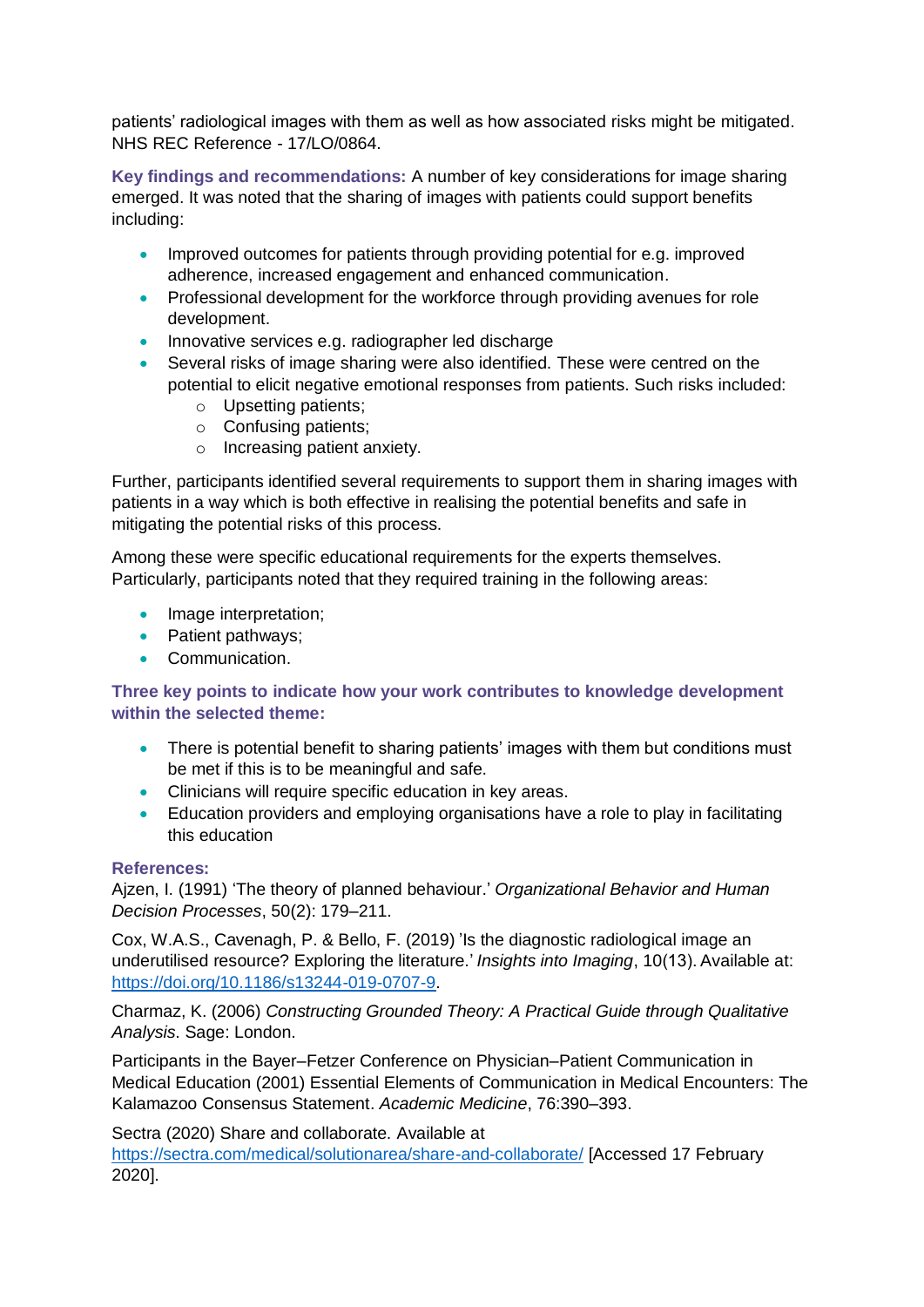**Keywords:** Image Sharing, Communication, Development, Innovation, Engagement.

#### **5Eiii, 10:30 - 12:20, 2 September 2021 Research paper Making every contact count: A novel approach to patient consultations** Catherine Langran, University of Reading

**Promotional abstract:** Making every contact count (MECC) is an evidence-based approach aiming to improve people's health and wellbeing by facilitating and engaging individuals to make lifestyle changes using techniques such as motivational interviewing. MECC training was piloted on 39 Year 2 and Year 3 undergraduate Pharmacy students. This presentation outlines the quantitative and qualitative evaluation of the impact of MECC training on these students.

#### **Background, including underpinning literature and, wherever possible, the**

**international relevance of the research:** Making every consultation count (MECC) is an evidence-based approach used within the National Health Service (NHS) to improve people's health and wellbeing through engaging people in conversations about their lifestyle (HEE 2017). MECC conversations involve: identifying and creating opportunities to have healthy conversations, using open discovery questions, listening and supporting individually derived goal setting. Keys outcomes of the Masters of Pharmacy degree include: awareness of health needs of yourself and others, recognising inappropriate health behaviours and promoting healthy lifestyles to improve health outcomes. Implementing MECC within an undergraduate curriculum will help prepare our graduates to be NHS workforce ready.

**Aim(s) and/or research question(s)/research hypothesis(es):** This study aims to evaluate the impact of MECC training on a small group of pharmacy students, to determine if MECC should be implemented for the entire cohort.

Does completing MECC training:

- Influence pharmacy students' confidence supporting individuals to make a lifestyle change?
- Influence pharmacy students' approach to conversations about lifestyles?

**Research methodology/research design, any ethical issues, and methods of data collection and analysis:** 39 students completed MECC training and e-learning. Ethical approval was gained. Students were asked to complete a pre- and post-MECC evaluation form. The forms asked students to indicate on a Likert scale (1-10) their confidence supporting individuals to make a lifestyle change (1=not confident and 10-very confident). Students were then given four lifestyle scenarios and were asked to write how they would respond to these. Students were also invited to attend a focus group to explore their perceptions on MECC.

**Key findings and recommendations:** 100% response rate was achieved for the pre- and post-MECC evaluation forms. Three students attended the focus group. Student confidence scores for supporting individuals to make lifestyle changes increased from a mean score of 5 pre-MECC, to a mean score of 9 post-MECC.

Student responses to the four lifestyle scenarios all moved from a directing and giving information style at the pre-MECC stage, to use of open discovery questions and supporting people to come up with their own plan to improve their health post-MECC. The focus group further supported this, with students reporting "MECC made me understand there's no point you just giving them information because they're not going to make that change. Whereas if it comes from themselves, they're way more likely to want to change because they've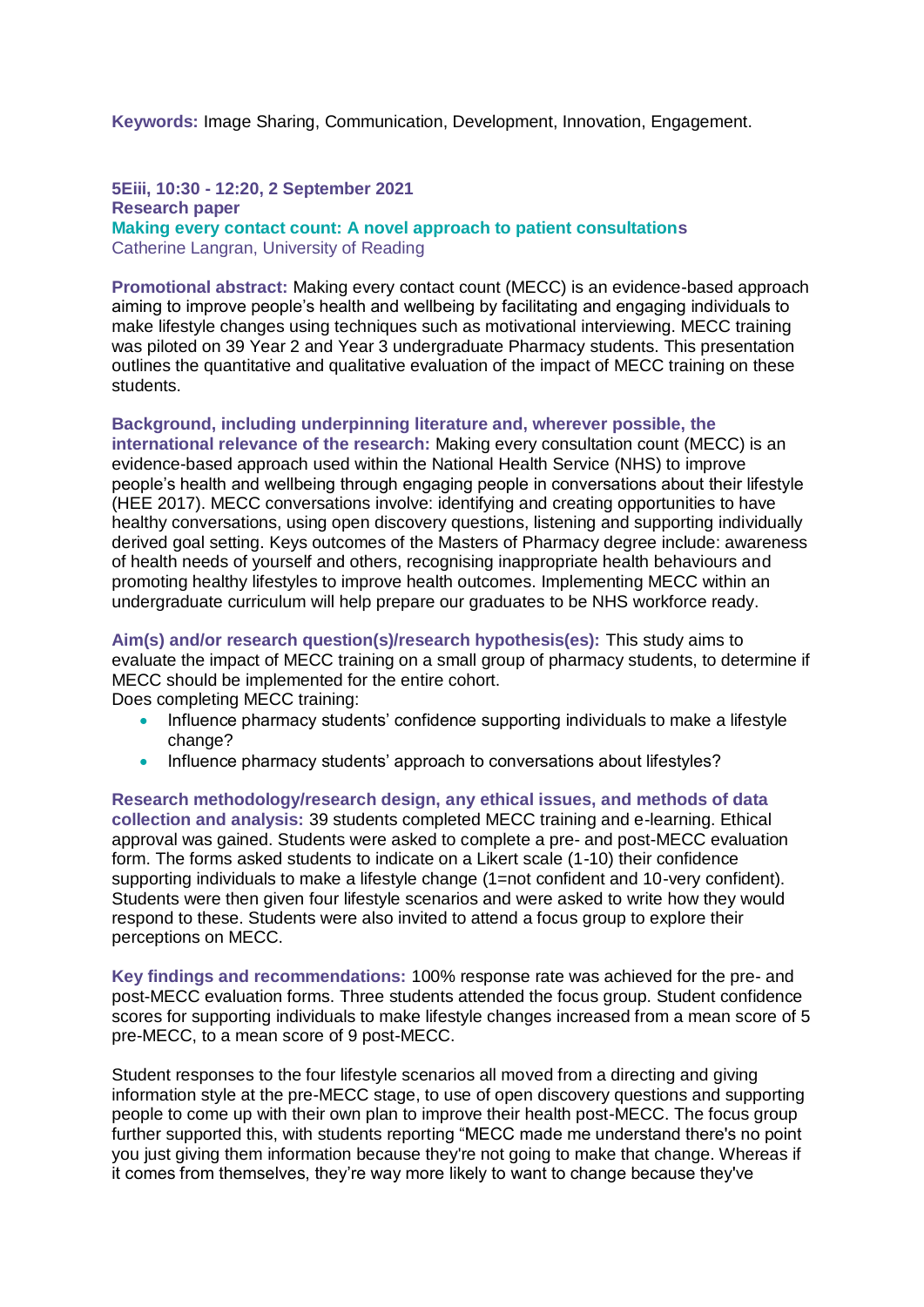decided to do it." One focus group student described trying to use the MECC approach in their part-time role as a pharmacy counter assistant, but "found it hard to switch off the suggesting, as that's what I've always done". All focus group students felt that if MECC was implemented into the curriculum, the repeated practice would give them further confidence to undertake these consultations when they qualify as Pharmacists.

**Three key points to indicate how your work contributes to knowledge development within the selected theme:**

- MECC offers a more patient-centred approach and allows students to recognise the importance of patient derived solutions.
- MECC training increased students' use of open discovery questions and confidence in listening to and supporting other individuals to make a lifestyle change.
- To sustain this positive impact for students, implementation from year one of their degree has been suggested.

#### **References:**

Health Education England. (2017). Making every contact count. Health Education England.

**Keywords:** Healthy Lifestyle Conversations, Students.

#### **5Ev, 2 September 2021, 10:30 - 12:20 Poster+ Antimicrobial Resistance and Antibiotic Guardianship: What does this mean for Midwifery Education?**

Dr Alison Cooke, The University of Manchester

**Promotional abstract:** It is vital that all maternity healthcare workers and students understand this serious threat and minimise the risk of perinatal infection to help lessen the potential global impact of antibiotic resistance. Reducing infections will lessen the need for antibiotics, and thus help to stem the increase in resistance and ineffectiveness of key medicines. Our undergraduate programme enables future maternity workers to develop their knowledge and understanding of this crucial Public Health challenge, advance their clinical practice to help reduce infection and sepsis, and to provide effective parent education and support. Our presentation provides an overview of some of the innovative strategies used to increase understanding of this Public Health issue in our education programme.

**Main focus/theme of, or issues addressed by, the poster:** Our undergraduate Midwifery programme has championed Antibiotic Guardianship to develop newly qualified midwives who are fit for practice in an era where antibiotic resistance is a global health concern and anticipated to pose a bigger threat to health than cancer by 2050 unless we take action. Currently, resistant organisms that were once amenable to treatment pose the greatest risk to mortality/morbidity. Some of these organisms contribute to sepsis of the genital tract; a significant cause of maternal mortality/morbidity in the UK. As Midwifery educators, we feel that it is vital that all students understand this serious threat and minimise the risk of perinatal infection to help lessen the potential global impact of antibiotic resistance.

**Research approaches and underlying evaluation:** Our undergraduate programme is evidence-based and enables future maternity workers to develop knowledge and understanding of this crucial health challenge, to advance their clinical practice to help reduce morbidity/mortality due to infections and sepsis, and to provide effective parent education and support. Regular workshops with our students enable exploration of every opportunity where they could influence antimicrobial resistance in the childbearing